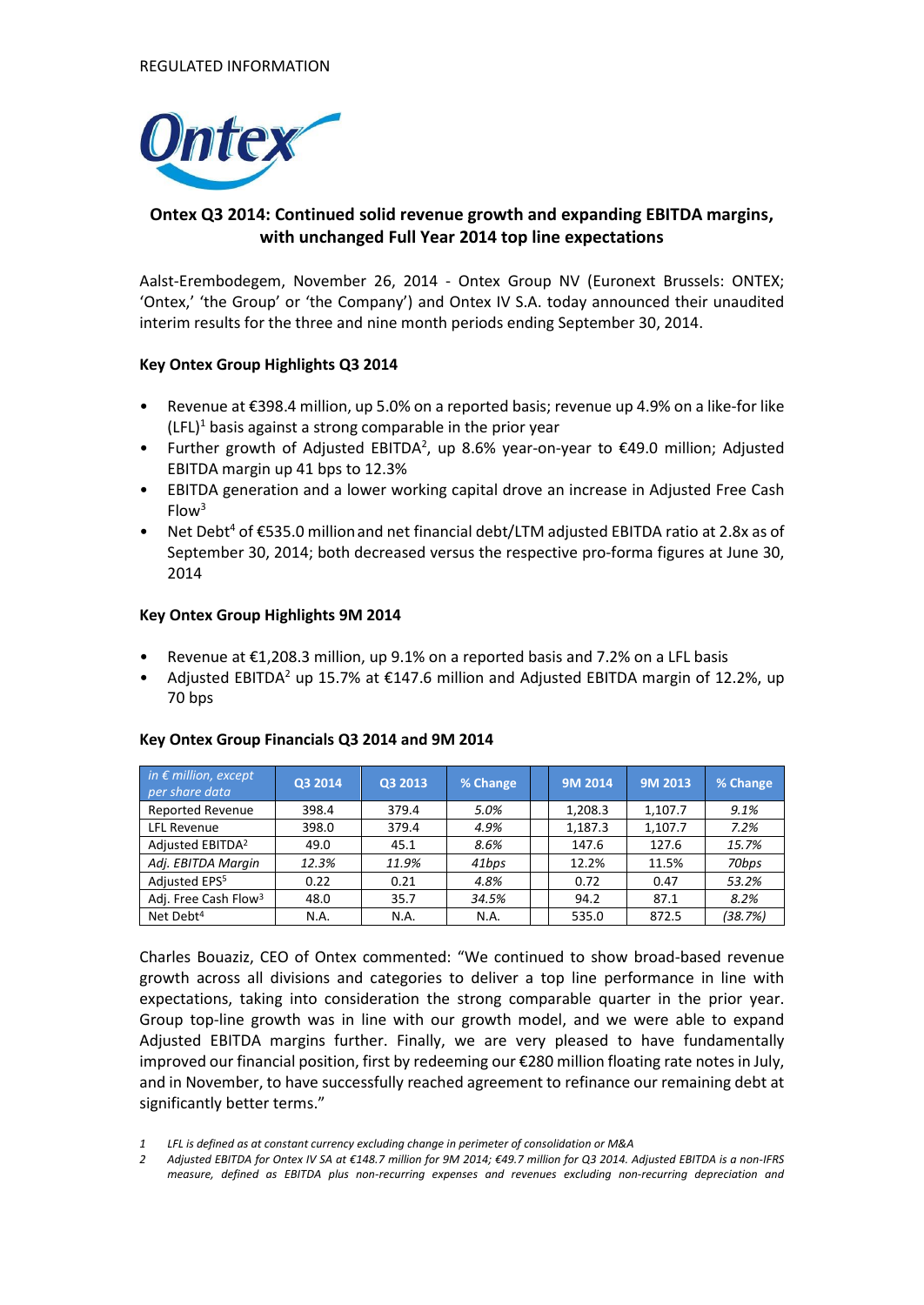*amortization and has consistently been applied throughout reporting periods. EBITDA is a non-IFRS measure, defined as earnings before net finance cost, income taxes, depreciation and amortization*

- *3 Adjusted Free Cash Flow calculated as Adjusted EBITDA less capex, change in working capital and cash taxes paid. Adjusted FCF calculation changed from prior year quarterly disclosure to align with cash flow statement. For reconciliation with previous reporting, refer to Page 17 from the earnings report. Adjusted FCF for Ontex IV SA at €90.2 million for 9M 2014; €46.6 million for Q3 2014*
- *4 Net Debt for Ontex IV SA at €539.8 million as of September 30, 2014 and the difference with Ontex Group NV (€4.8 million) is mainly explained by a difference in cash position.*
- *5 Adjusted Basic Earnings per share (Adjusted EPS) excludes non-recurring expenses of €22.3 million for 9M 2014; €0.3 million for Q3 2014. For definition and further detail refer to Page 11.*

#### **Market Dynamics**

In the three resilient categories in which the Group is active, the overall market environment, while remaining highly competitive, was broadly stable compared to the prior two quarters in 2014. With the impact of the withdrawal of Kimberly Clark from the Western European baby diaper market completed, growth in mature markets returned to normalised levels, as retailers have successfully transitioned shelf space from A brands to their retailer branded products.

In Q3, the Group saw a more moderate overall impact from currency fluctuations compared to the prior two quarters of 2014. Whilst the depreciation of the Turkish Lira and Russian Rouble versus the euro negatively affected the Group's results, especially within the MEA and Growth Market divisions, the continued appreciation of the British Pound during the quarter mitigated these effects.

As expected, raw material prices rose slightly over the third quarter versus the previous quarter, and the Group continued to implement several initiatives that have been successful in mitigating the impact from these increases, such as efficiency programmes as well as price adjustments where relevant.

## **Overview of Ontex Performance in Q3 2014**

Trading for Q3 2014 was in line with Ontex's growth model, with the Group posting overall reported sales of €398.4 million, an increase of 5.0% year-on-year, and 4.9% on a LFL basis. From a nine months perspective, Ontex recorded 9.1% growth in 2014 compared to the same period last year, and 7.2% on a LFL basis.

Third quarter growth was broad-based, with all divisions, categories and geographies contributing to the performance. In Mature Market Retail, LFL revenue continued to grow as a result of retailer brands performance, and Healthcare revenue increased on a LFL basis in line with management estimated market growth. Growth Markets delivered a strong LFL revenue increase, and in the MEA division, for which Q3 is traditionally a slower quarter, revenue continued to rise on a LFL basis, albeit at a slower rate than the first two quarters.

Adjusted EBITDA in Q3 2014 was up by 8.6% to €49.0 million, and 15.7% year-on-year for 9M 2014. As a result, Q3 2014 adjusted EBITDA margin was 12.3%, up by 41 bps compared to the same quarter last year. The adjusted EBITDA increase is attributable to a higher gross margin on the back of top line growth and ongoing productivity improvement.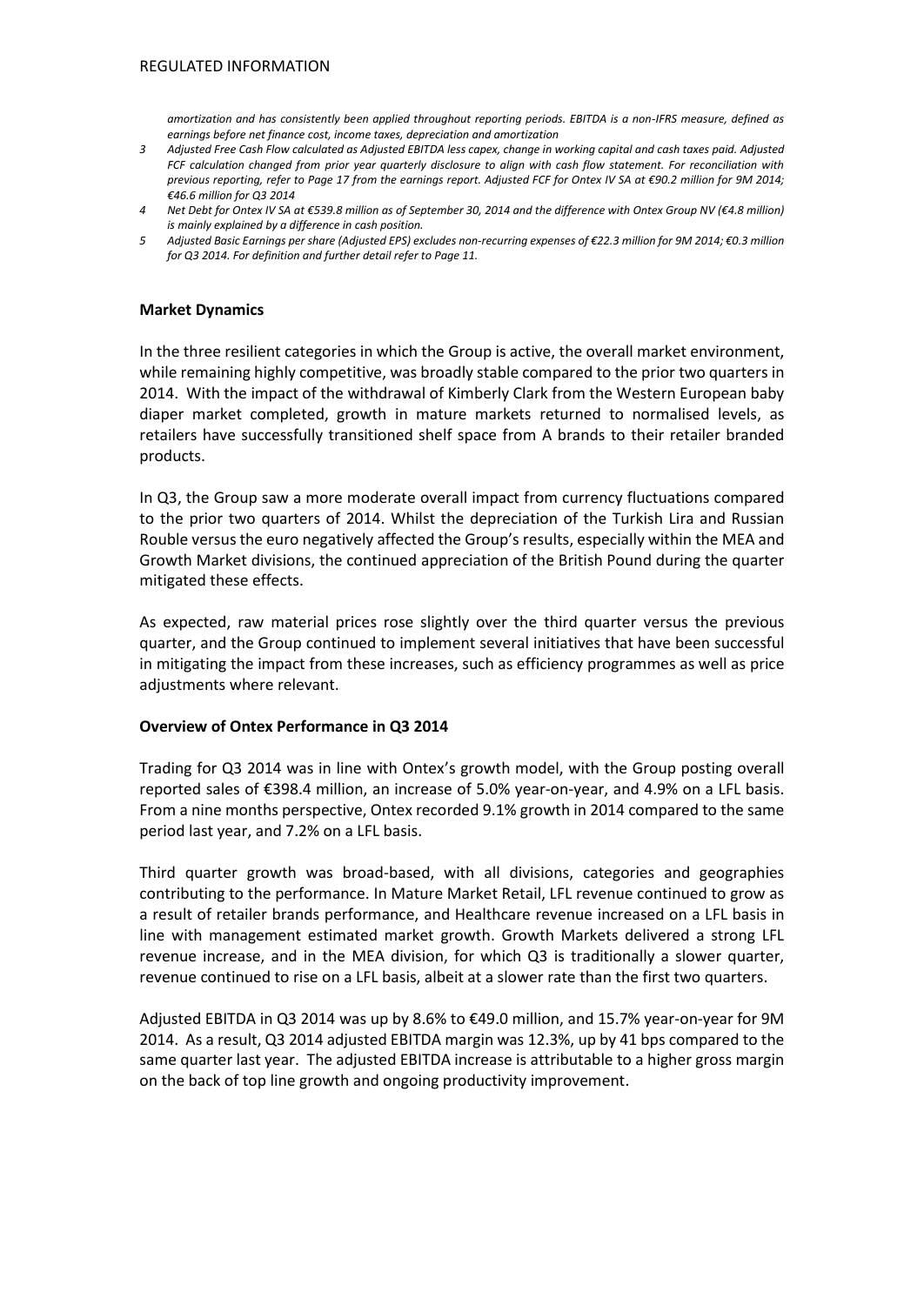# **REVENUE**

|                       | <b>Third Quarter</b> |         |                    |       | <b>Nine Months</b> |         |                 |        |
|-----------------------|----------------------|---------|--------------------|-------|--------------------|---------|-----------------|--------|
|                       | Q3 2014              | Q3 2013 | $%$ $\triangle$ as | %∆at  | 9M                 | 9M      | $%$ $\Delta$ as | % ∆ at |
|                       |                      |         | reported           | LFL   | 2014               | 2013    | reported        | LFL    |
| <b>Ontex Reported</b> | 398.4                | 379.4   | 5.0%               | 4.9%  | 1,208.3            | 1,107.7 | 9.1%            | 7.2%   |
| <b>Revenue</b>        |                      |         |                    |       |                    |         |                 |        |
| Mature Market         | 227.9                | 214.6   | 6.2%               | 4.7%  | 681.1              | 633.4   | 7.5%            | 7.0%   |
| Retail                |                      |         |                    |       |                    |         |                 |        |
| <b>Growth Markets</b> | 24.4                 | 22.1    | 10.4%              | 19.0% | 71.4               | 63.5    | 12.4%           | 22.7%  |
| <b>MEA</b>            | 40.0                 | 39.3    | 1.8%               | 6.6%  | 137.4              | 137.8   | (0.3%)          | 10.4%  |
| Healthcare            | 106.1                | 103.4   | 2.6%               | 1.6%  | 318.4              | 273.0   | 16.6%           | 2.3%   |

# **Operational Review: Divisions**

#### **Mature Market Retail**

Mature Market Retail demonstrated robust performance, with Q3 2014 sales rising 4.7% year-on-year on a LFL basis. With the impact of the withdrawal of Kimberly Clark from the Western European baby diaper market now complete, which led to strong revenue growth in H1, market dynamics normalised in the third quarter. In particular, revenue in the UK edged slightly lower following strong retailer brand gains since mid-2013 due to the KC exit. However, this was more than offset by solid growth in other countries through continued collaboration with retailers to promote their own brands.

### **Growth Markets**

Our Growth Markets division continued to post strong double digit growth, with Q3 2014 revenue up 19.0% on a LFL basis. This performance continued to be led by Russia, which represents the largest share of the division, despite macro volatility in the region. Significant demand from national accounts for retailer brands continued, which aligns well with the strengths Ontex offers its partners. Reported revenue rose by 10.4%; this variance compared to LFL revenue growth was largely due to the negative impact of the depreciation of the Russian Rouble.

#### **MEA**

Revenue in the MEA division moderated during the traditionally slower third quarter, with LFL sales up 6.6% in Q3 2014. Divisional growth was helped by further revenue increases in Turkey, while Morocco and Pakistan continued to present encouraging performances, benefitting from successful market penetration. Several other countries in the MEA region experienced challenging political and economic environments, leading to a lower revenue on a year-on-year basis. Reported revenue continued to be impacted by the overall unfavourable FX conditions albeit to a lesser extent than the prior two quarters.

## **Healthcare**

Following a solid performance in Q2, Healthcare division revenue was up 1.6% on a LFL basis for Q3 2014, in line with estimated market growth. The division benefited from good performances in the home delivery channels in both the UK and Italy, while revenue in Germany was lower due to scaling back of certain customer contracts. Serenity continued to perform well and in line with our expectations.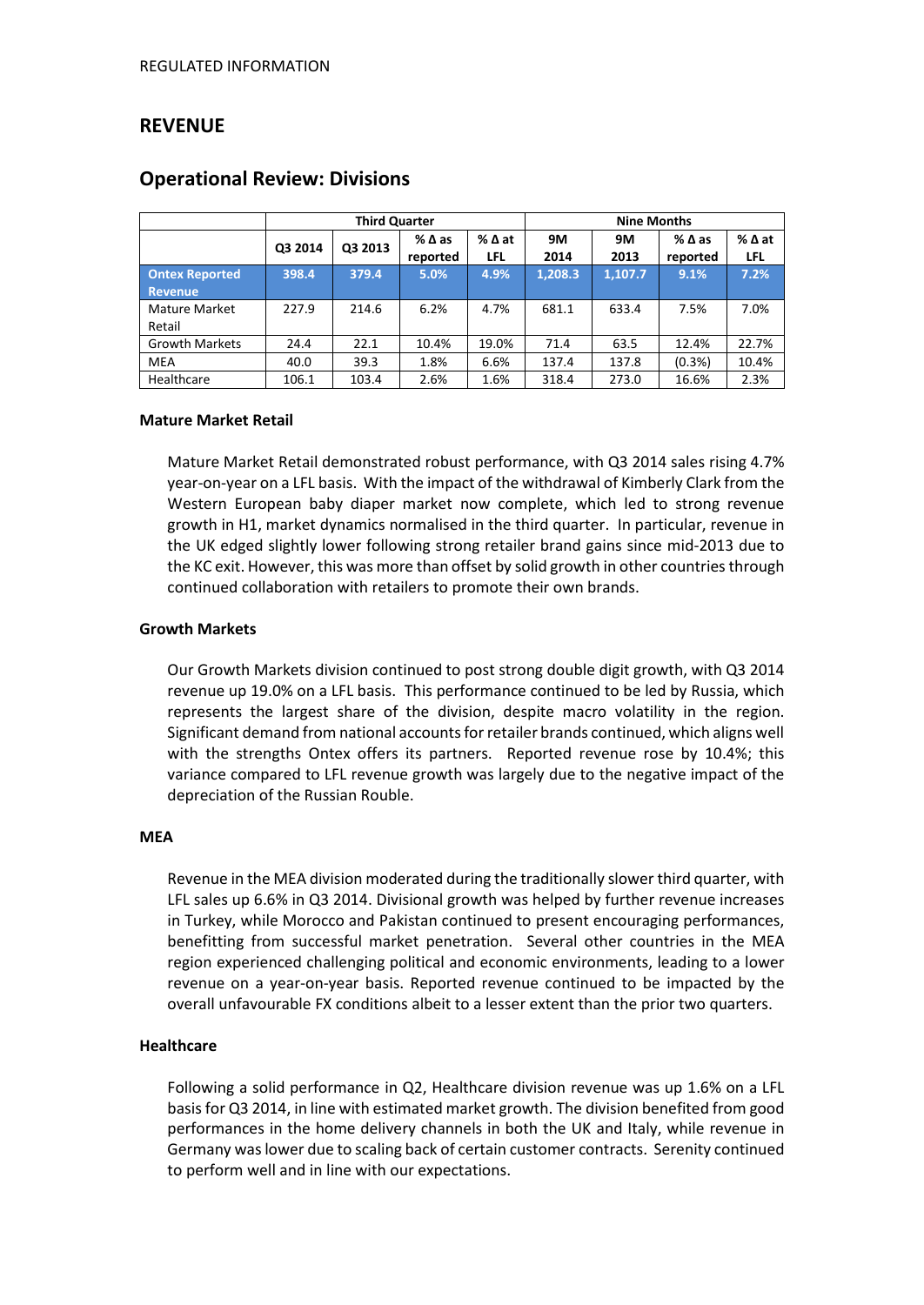|                                               |         | <b>Third Quarter</b> |                  |               | <b>Nine Months</b> |            |                  |                        |
|-----------------------------------------------|---------|----------------------|------------------|---------------|--------------------|------------|------------------|------------------------|
|                                               | Q3 2014 | Q3 2013              | %∆as<br>reported | % ∆ at<br>LFL | <b>9M</b><br>2014  | 9M<br>2013 | %∆as<br>reported | $%$ $\Delta$ at<br>LFL |
| <b>Ontex Reported</b><br>Revenue <sup>1</sup> | 398.4   | 379.4                | 5.0%             | 4.9%          | 1,208.3            | 1,107.7    | 9.1%             | 7.2%                   |
| Babycare                                      | 204.0   | 192.9                | 5.8%             | 5.6%          | 632.8              | 588.6      | 7.5%             | 9.5%                   |
| Adult Inco                                    | 134.7   | 129.2                | 4.3%             | 4.3%          | 403.7              | 356.0      | 13.4%            | 4.2%                   |
| Femcare                                       | 53.1    | 52.1                 | 1.9%             | 1.5%          | 153.2              | 148.3      | 3.3%             | 3.6%                   |

# **Operational Review: Categories**

*1 Includes €6.6 million in Q3 2014; €18.6 million in 9M 2014 from Other category*

#### **Babycare**

Revenue for Babycare in Q3 2014 rose 5.6% LFL. This growth, on the back of an increase of 14.6% LFL in Q3 2013, reinforces our strategy of partnering with retailers to position their own brands as a smart choice alternative to A brands. Ontex continued to ensure that innovation is a key differentiating feature of its offering, as demonstrated by the further roll out of Supercore II to more customers during the third quarter.

## **Adult Inco**

Adult inco sales were encouraging in Q3 2014 with revenue up 4.3% on a LFL basis, with further growth in both the retail and institutional channels. In particular, performance was strong in Adult Inco in Mature Market Retail, where sales were up 14% in the quarter.

#### **Femcare**

Sales of Femcare products rose 1.5% on a LFL basis in Q3 2014 following higher growth in the prior two quarters, and following more than 11% growth in Q3 2013. Looking ahead, innovation is anticipated to support further growth in the coming quarters.

# **Operational Review: Geographies**

|                                  | <b>Third Quarter</b> |         |                             |               | <b>Nine Months</b> |                   |                                |             |
|----------------------------------|----------------------|---------|-----------------------------|---------------|--------------------|-------------------|--------------------------------|-------------|
|                                  | Q3 2014              | Q3 2013 | $%$ $\Delta$ as<br>reported | % ∆ at<br>LFL | 9M<br>2014         | <b>9M</b><br>2013 | $%$ $\triangle$ as<br>reported | %∆at<br>LFL |
| <b>Ontex Reported</b><br>Revenue | 398.4                | 379.4   | 5.0%                        | 4.9%          | 1.208.3            | 1.107.7           | 9.1%                           | 7.2%        |
| Western Europe                   | 275.7                | 266.7   | 3.4%                        | 2.0%          | 834.9              | 751.1             | 11.1%                          | 5.0%        |
| Eastern Europe                   | 56.7                 | 49.1    | 15.5%                       | 18.3%         | 159.4              | 146.2             | 9.0%                           | 13.2%       |
| <b>ROW</b>                       | 66.0                 | 63.6    | 3.8%                        | 6.8%          | 214.0              | 210.4             | 1.7%                           | 10.7%       |

With solid growth in Eastern Europe and ROW, revenue for these two regions represented 31% of total Ontex sales in Q3 2014, in-line with the previous quarter and slightly more than a year ago. Western Europe had a lower LFL increase as the strong gains in retailer brands following the exit of Kimberly Clark have been previously realised, whilst the majority of the Healthcare division's sales, where the top line grows at a relatively lower level than retail, are in Western Europe.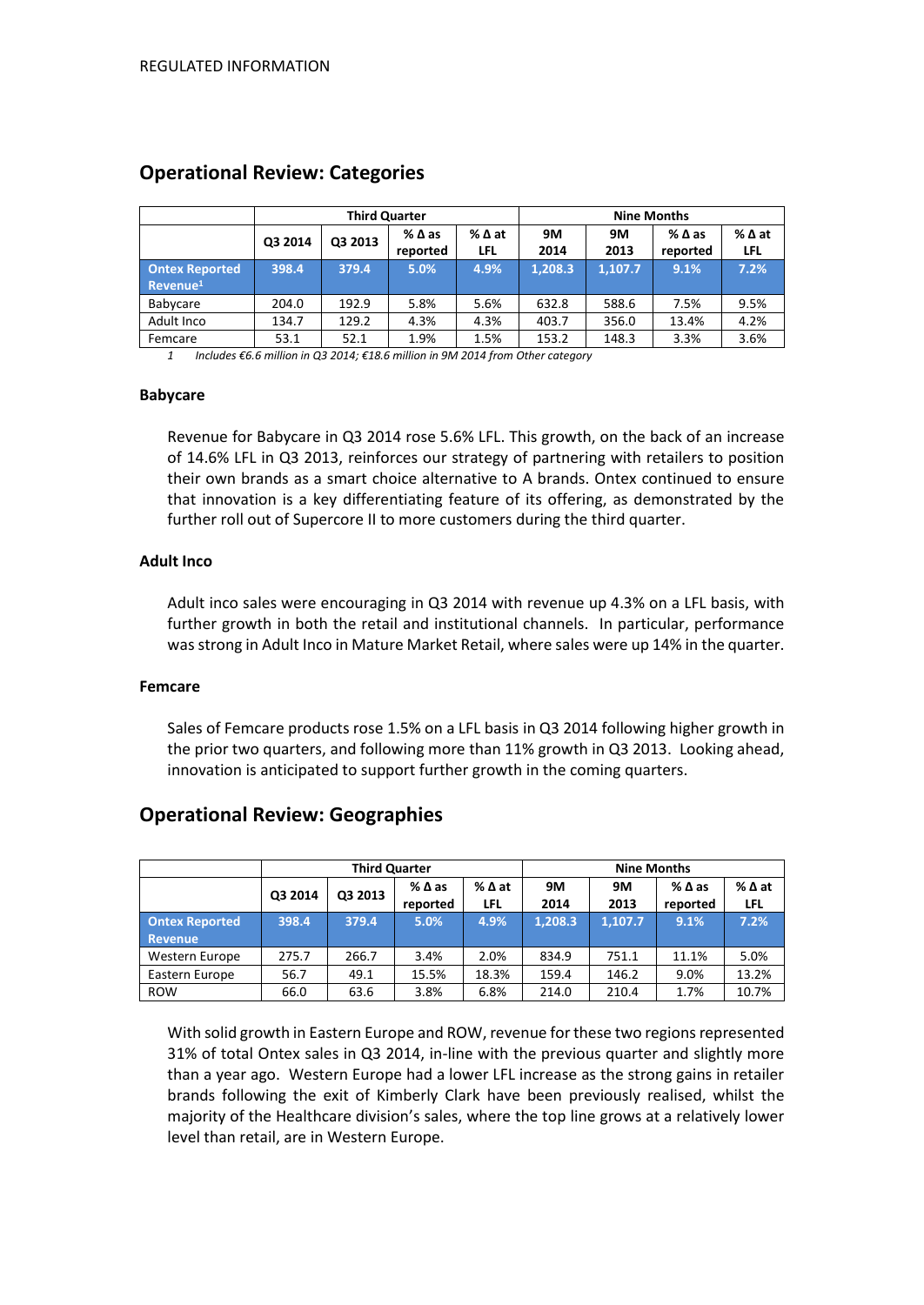# **STRATEGIC PROGRESS & PRIORITIES**

Capitalising on the strong momentum since the IPO in June, we obtained agreement on significantly better terms for our remaining debt, following the refinancing negotiated in November 2014 which is scheduled to close in early December. This important step, and the related two notch improvements in the Group's credit ratings as disclosed by two major rating agencies (Moody's Ba3; S&P BB-), confirm the strategic progress Ontex has made and will deliver an immediate boost to cash flows.

Following these key events, we will continue to focus on operational excellence in order to better serve our customers, increase consumer satisfaction and deliver sustainable, profitable growth.

Management anticipates a slight increase in overall raw material prices for Q4 as the decrease in oil prices have not impacted the costs of oil-based raw materials yet, which typically lag the oil price changes by about three months. The most recent oil-related indices are slightly lower following the oil price decreases, and if this trend were to continue, this is expected to moderately impact our Q1 raw material prices favourably. In view of the current stabilisation of fluff prices, we expect Q4 prices to remain broadly flat compared to Q3.

# **FINANCIAL REVIEW**

#### **Gross Margin**

Gross margin was €111.3 million in Q3 2014, representing an increase of 9.3% year-onyear. The gross margin as a percentage of sales increased by 111 bps year-on-year to 27.9% of sales partly due to operating leverage and ongoing cost improvement projects.

## **Adjusted EBITDA**

Adjusted EBITDA grew by 8.6% year-on-year in Q3 2014, ahead of revenue growth, to €49.0 million. In addition to the increased gross margin, the main operating expenses grew largely in-line with sales to remain relatively stable as a percentage of revenue.

#### **Foreign Exchange**

The impact of foreign exchange fluctuations against the euro was fairly limited on revenue as well as EBITDA. FX losses, mainly related to the Turkish Lira and Russian Rouble, were compensated by gains from the British Pound. The Group maintains a vigilant approach to ensure that foreign exchange volatility is limited in the short term through the use of hedging agreements.

#### **Non-recurring revenue and expenses**

Non-recurring revenue and expenses were negligible for Q3 2014, while for 9M 2014 the expenses mostly stem from IPO related costs which have been fully recognized in H1 2014. Details can be found in Note 9 of the Unaudited Condensed Consolidated Interim Financial Statements for the quarters ended September 30, 2014 and September 30, 2013.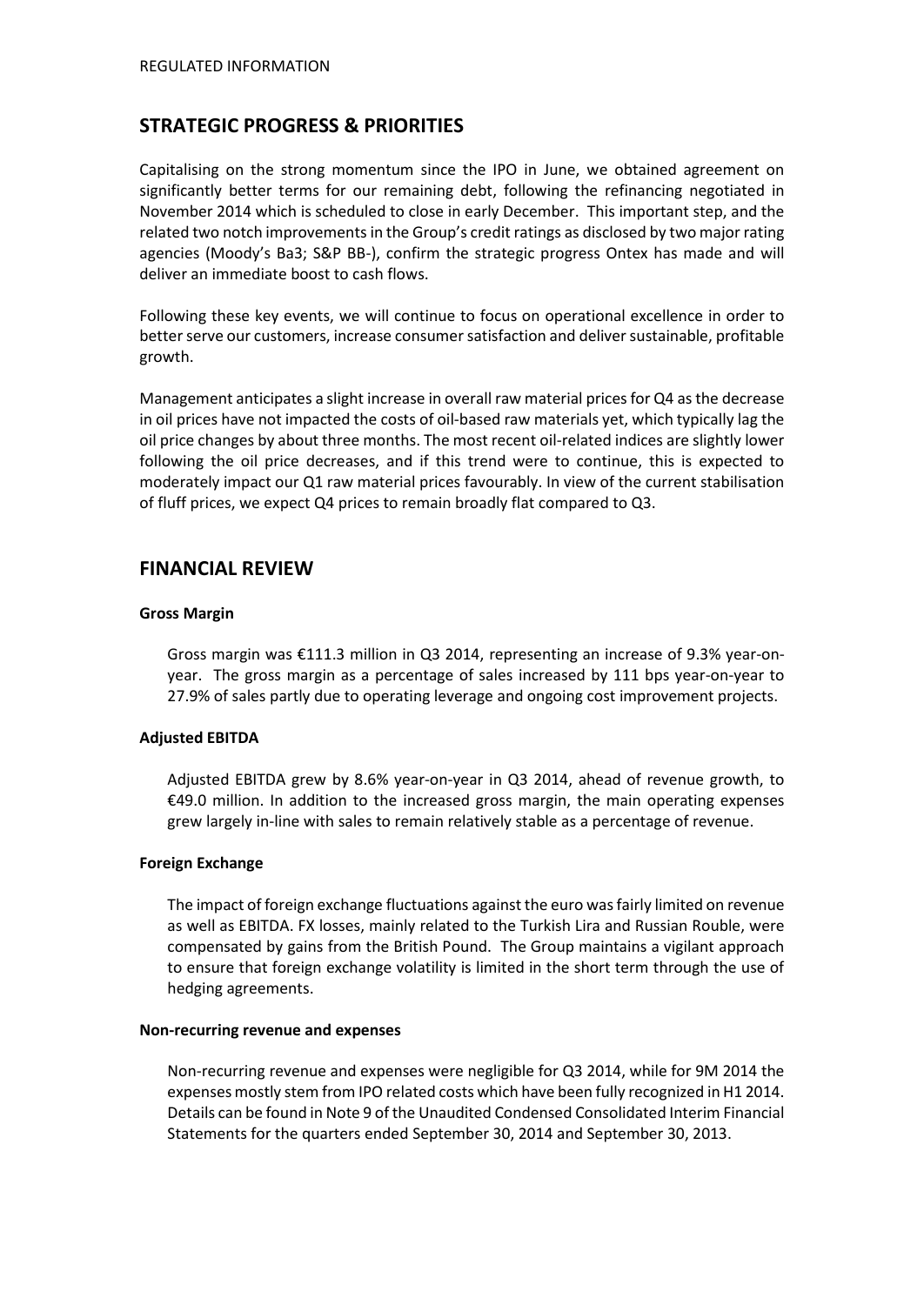### **Working Capital**

Cash generation from working capital for the third quarter of 2014 amounted to  $\epsilon$ 15.3 million. This was partly due to a positive impact from payment cycle timing, which was only partially offset by a build-up of inventory. In addition, prior outflows due to VAT receivables in Italy were curtailed during Q3. The Group expects to remain within its guidance of net working capital amounting to no more than 12% of sales at the end of December 2014.

## **Cash Taxes**

Cash taxes paid amounted to €5.9 million in Q3 2014, and €10.0 million for 9M 2014. Cash taxes in Q3 2014 were higher than the prior two quarters due to the timing of Italian prepayments shifting into Q3 as previously disclosed.

#### **Capex**

Capex spend of €10.4 million in Q3 2014 was higher than in Q3 2013 due to phasing of planned 2014 expenditures being more weighted in the second half. The Group reconfirms its expectation that capital expenditures should amount to approximately 3% of sales for the full year 2014.

#### **Adjusted Free Cash Flow (post tax)**

Adjusted Free Cash Flow generation for the three month period amounted to  $£48.0$ million, a 34.5% increase from the previous year. This increase is mainly attributable to higher Adjusted EBITDA contribution and lower working capital as discussed above.

#### **Financing and Liquidity**

Cash and Cash equivalents totalled €111.0 million on September 30, 2014.

Net debt of €535.0 million at September 30, 2014 was lower than pro forma net debt of € 565.9 million at June 30, 2014, and based on the last twelve months Adjusted EBITDA, resulted in net leverage of 2.8x.

The revolving credit facility of €75.0 million remained undrawn at the end of the period and consequently, available liquidity was €186.0 million as of September 30, 2014.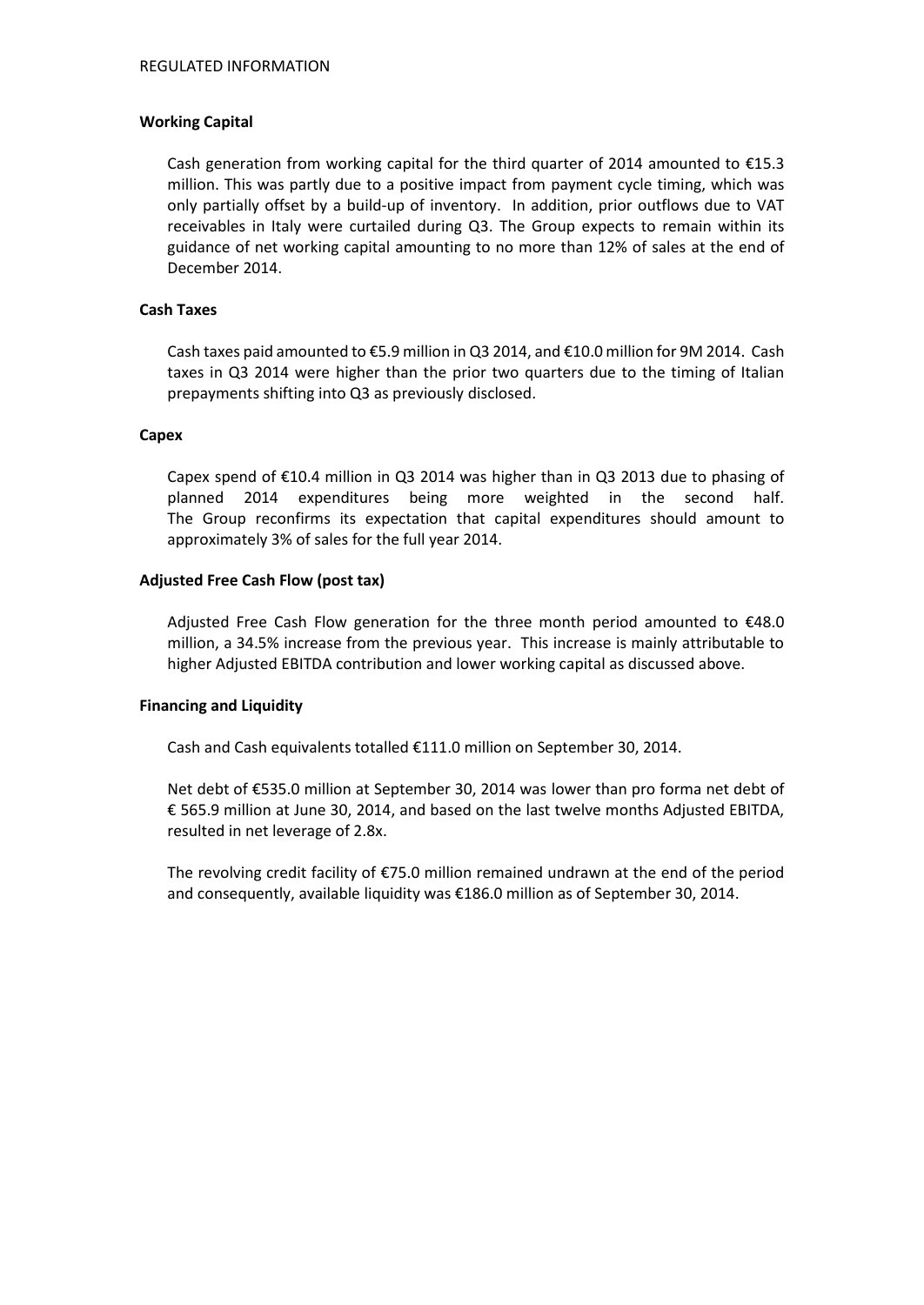# **CONFERENCE CALL**

Management will host a presentation for investors and analysts on November 26, 2014 at 9:00am GMT / 10:00am CET. A copy of the presentation slides will be available at [http://www.ontexglobal.com/.](http://www.ontexglobal.com/)

If you would like to participate in the conference call, please dial-in 5-10 minutes prior using the details below:

**United Kingdom:** +44 (0)20 3427 1907 **United States:** +1 212 444 0481 **Belgium:** +32 (0)2 404 0660

**Conference ID:** 9723979

# **FINANCIAL REPORT**

Ontex's interim financial report, which includes its unaudited financial statements, is available on its website at [http://www.ontexglobal.com/financial-reports.](http://www.ontexglobal.com/financial-reports)

# **CORPORATE GOVERNANCE**

Please refer to the relevant Management and Corporate Governance sections on pages 113 through 126 of the Prospectus dated June 10, 2014. This Prospectus can be found on the corporate website of Ontex Group NV[: http://www.ontexglobal.com/.](http://www.ontexglobal.com/)

After publication of the prospectus, the changes below have taken place.

As of 1 September 2014, Alexandre Mignotte was appointed as non-executive Board member, and replaces Dominique Le Gal. Alexandre Mignotte is an Executive Director in the Merchant Banking Division (MBD) of Goldman Sachs in London, where he is responsible for sourcing, executing and managing corporate debt investments in France and Benelux. He joined the Merchant Banking Division of Goldman Sachs in May 2006, and was named Executive Director in 2012. Mr Mignotte represents GS Mezzanine Partners on the boards of Holdelis S.A.S. (Elis) and Financière Médisquare S.A.S. (Médi-Partenaires – Médipôle Sud Santé) as an observer. He graduated from ESSEC Business School in 2006.

As of 1 October 2014, Astrid De Lathauwer has joined the Executive Management Team as Group Human Resources Director. Mrs. De Lathauwer held international HR leadership roles at AT&T in Europe and at their U.S. headquarters, and at Monsanto. For 10 years Mrs. De Lathauwer was the Chief HR officer of Belgacom. Before joining Ontex, she was Managing Director of Acerta Consult. Mrs. De Lathauwer holds degrees in Political & Social Science and History of Art.

# **MATERIAL RISK FACTORS**

There have been no material changes to the business risk factors disclosed in the Prospectus dated June 10, 2014 on pages 26 through 38.